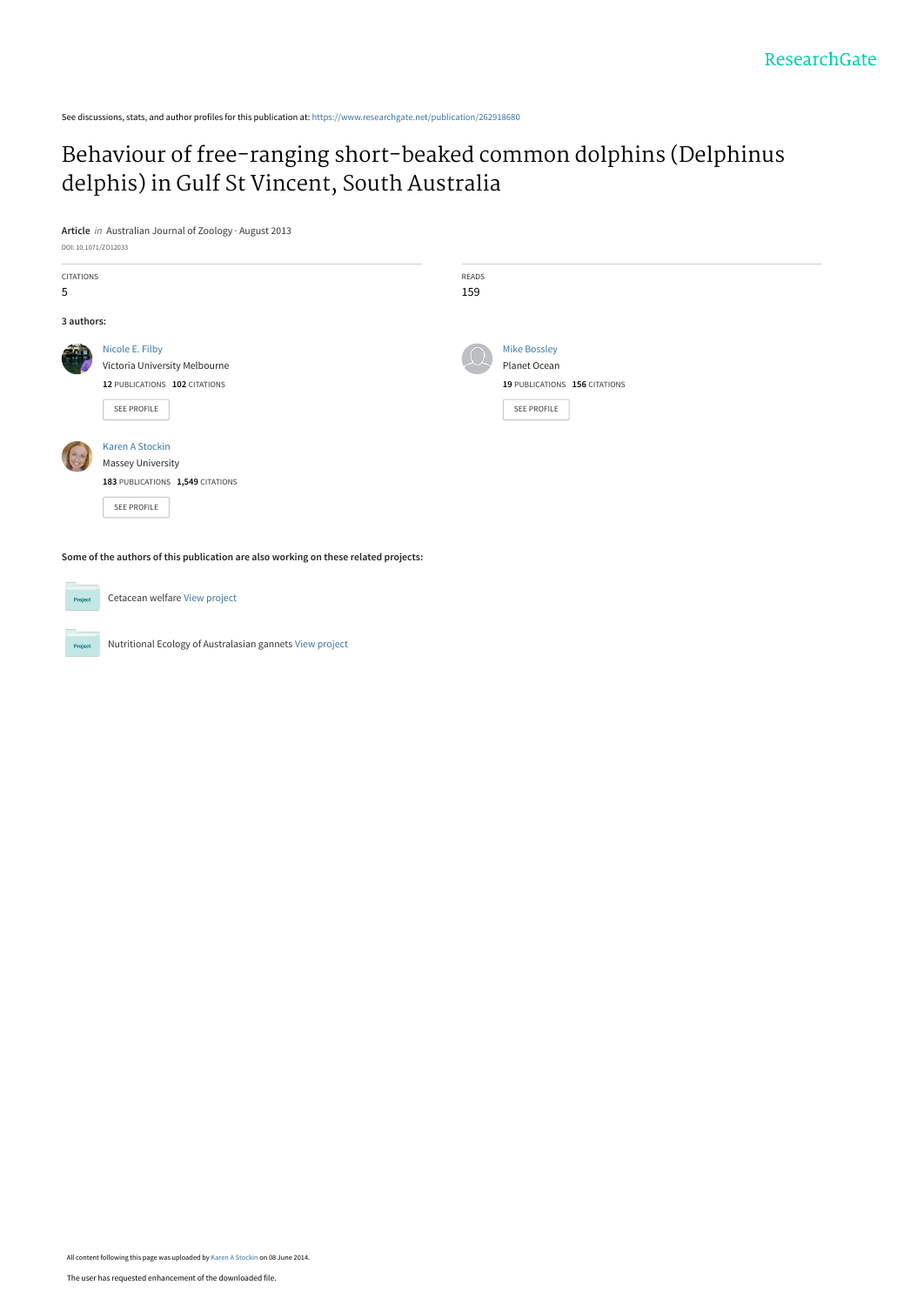*Australian Journal of Zoology*, 2013, **61**, 291–300 http://dx.doi.org/10.1071/ZO12033

# **Behaviour of free-ranging short-beaked common dolphins (***Delphinus delphis***) in Gulf St Vincent, South Australia**

*Nicole E. Filby*A*,*B*,*C*,*D*, Mike Bossley* <sup>B</sup> *and Karen A. Stockin*<sup>C</sup>

AEcology and Environmental Research Group, School of Ecology and Sustainability, College of Engineering and Science, Victoria University, PO Box 14428 (Werribee Campus), Melbourne, Vic. 8001, Australia.

<sup>B</sup>Whale and Dolphin Conservation Society, PO Box 720, Port Adelaide Business Centre, Port Adelaide, SA 5015, Australia.

<sup>C</sup>Coastal-Marine Research Group, Institute of Natural and Mathematical Sciences, Massey University, Private Bag 102 904, North Shore MSC, New Zealand.

DCorresponding author. Email: nicole.fi[lby@live.vu.edu.au](mailto:nicole.filby@live.vu.edu.au)

**Abstract.** Common dolphins are subject to large-scale fishing activity and tourism operations in South Australia; however, there is a paucity of data on this species. Understanding the behaviour of a population can contribute greatly to our knowledge of a species and how to manage potential population-level threats. This paper describes the behaviour of shortbeaked common dolphins (*Delphinus delphis*) in Australian waters for the first time. Data were collected from 109 independent dolphin groups during boat-based surveys conducted in Gulf St Vincent, South Australia, between September 2005 and May 2008. Activity budgets were used to assess behaviour of common dolphins in relation to diel patterns, season, water depth, sea surface temperature (SST), group size and composition. Foraging (33.9%) and resting (2.8%) were the most and least frequently observed behaviours, respectively. Travelling (33.0%), socialising (20.2%) and milling (10.1%) accounted for the remainder of the activity budget. Diurnal differences were detected, with foraging (59.5%) and socialising (31.8%) groups most frequently observed from 10.00 to 11.59 hours. Behaviour did not vary seasonally or with water depth, SST, group size or composition. Behaviour varied significantly between single- and multispecies aggregations. Foraging was more frequent in multispecies aggregations, as 78.4% of all foraging behaviour observed for common dolphins occurred in the presence of other species. Multispecies aggregations were most frequently observed with fleshfooted shearwaters (*Puffinus carneipes*), which were present during 29.4% of common dolphin encounters. Behaviour varied significantly during aggregations with shearwaters, as 62.2% of foraging groups occurred in the presence of shearwaters. Resting, milling or socialising was rarely observed in the presence of any other species, indicating that the primary mechanism for aggregations is likely prey-related.

# **Additional keyword:** foraging.

Received 30 March 2012, accepted 16 July 2013, published online 14 August 2013

#### **Introduction**

Little is known about the behaviour of free-ranging common dolphins (*Delphinus* spp.) worldwide. Some studies offer insights into the behaviour of common dolphins (e.g. Bearzi [2005](#page-8-0); Bearzi [2006;](#page-8-0) Cañadas and Hammond [2008;](#page-9-0) Oviedo *et al*. [2010](#page-10-0)); however, currently only two activity budgets for the genus appear in the published literature (Neumann [2001;](#page-10-0) Stockin *et al*. [2009](#page-10-0)), both relatingto New Zealand*Delphinus*.Behavioural data can offer insight into potential effects that tourism, fisheries interactions and other human-induced impacts may have on a population and are necessary for understanding short-term and long-term changes at population levels for numerous delphinid species (e.g. Lusseau and Bejder [2007](#page-9-0); Carrera *et al*. [2008;](#page-9-0) Dans *et al*. [2008](#page-9-0); Courbis and Timmel [2009](#page-9-0); Arcangeli *et al*. [2009;](#page-8-0) Lusseau *et al*. [2009\)](#page-9-0). Common dolphins have been subject to tourism effects in other parts of their range (Neumann and Orams [2006;](#page-10-0) Stockin *et al*. [2008\)](#page-10-0). Thus, given the recent introduction of dolphin tourism in Gulf St Vincent (GSV), it is important to assess the behaviour of common dolphins in this region. Herein the behaviour of common dolphins in Australian waters is described for the first time.

Australian common dolphins have been the subject of few field-based studies (e.g. Bilgmann *et al*. [2008;](#page-9-0) Hamer *et al*. [2008;](#page-9-0) Filby *et al.* [2010\)](#page-9-0), with most current information originating from stranded and bycaught carcasses (e.g. Kemper and Gibbs [2001](#page-9-0); Kemper *et al*. [2005;](#page-9-0) Ross [2006;](#page-10-0) Lavery *et al*. [2008](#page-9-0); Tomo *et al*. [2010\)](#page-10-0). Although common dolphins exhibit extensive morphological and genetic variation across Australia, the South Australian common dolphin has been taxonomically classified as the short-beaked form *Delphinus delphis* (Bilgmann *et al*.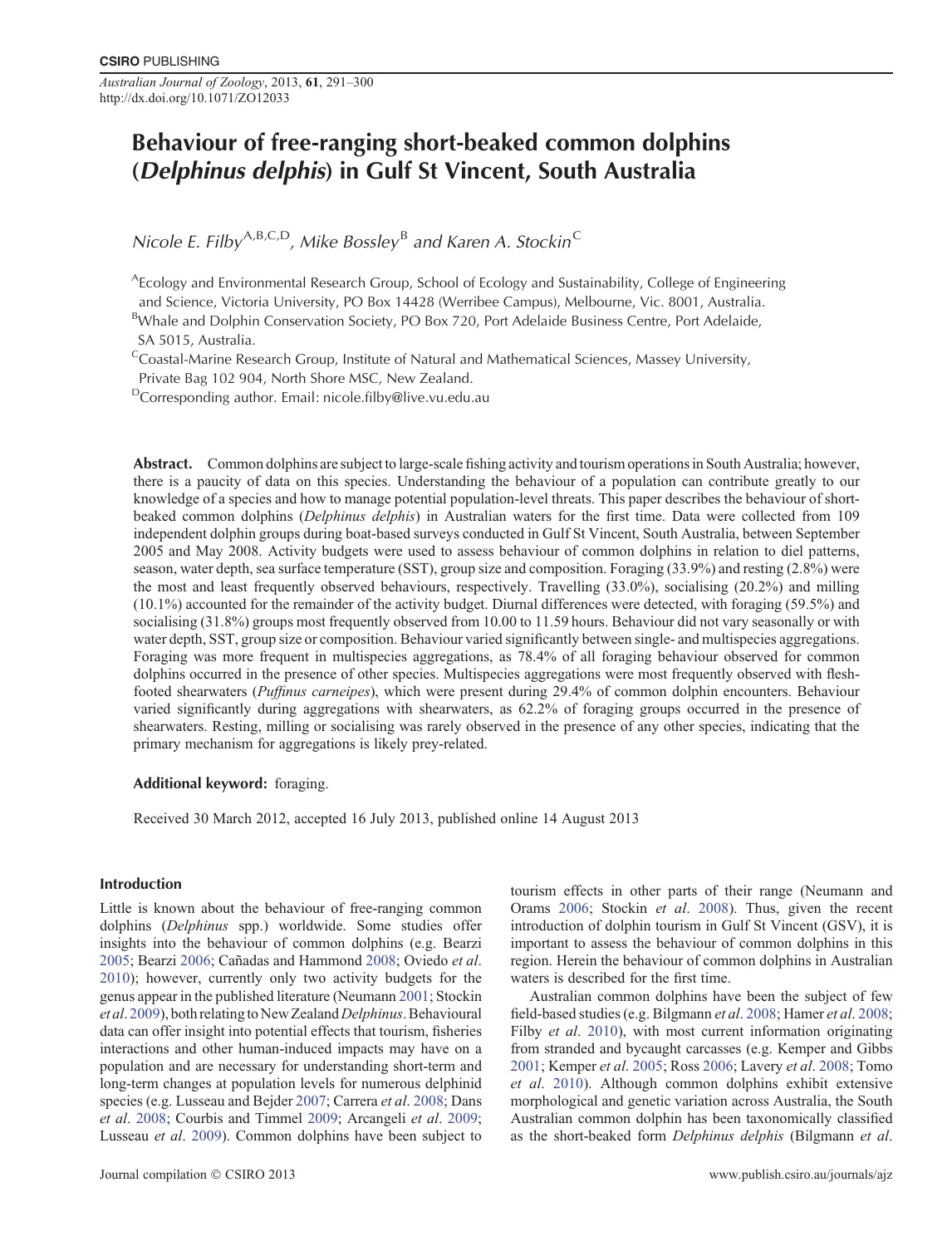[2008\)](#page-9-0). Despite being one of the most abundant cetacean species in GSV (Filby *et al*. [2010](#page-9-0)), little is known about the potential importance of these waters for common dolphins. However, research indicates that common dolphins are exposed to largescale fishing activity and tourism operations in South Australia (Bilgmann *et al*. [2008;](#page-9-0) Hamer *et al*. [2008](#page-9-0)). Thus, to better understand the use of GSV waters, the activity budget of common dolphins in this region was examined. The behaviour of common dolphins was assessed in relation to diel patterns, season, water depth, sea surface temperature (SST), group size and composition. Additionally, behavioural differences between single- and multispecies aggregations were investigated using

presence/absence of flesh-footed shearwaters (*Puffinus carneipes*). The proportion of time dolphins spent devoted to key activity states (foraging, travelling, socialising, milling, resting) was examined.

#### **Materials and methods**

# *Study site*

Gulf St Vincent (GSV) (Fig. 1), on the south coast of Australia  $(35^{\circ}1'0''\text{S}, 138^{\circ}4'0''\text{E})$  is a shallow  $(45 \text{ m maximum depth})$ , semienclosed body of temperate water that is a tidal inverse estuary (Nunes and Lennon [1986\)](#page-10-0). Influenced by the Leeuwin



**Fig. 1.** Study site location within Gulf St Vincent, South Australia.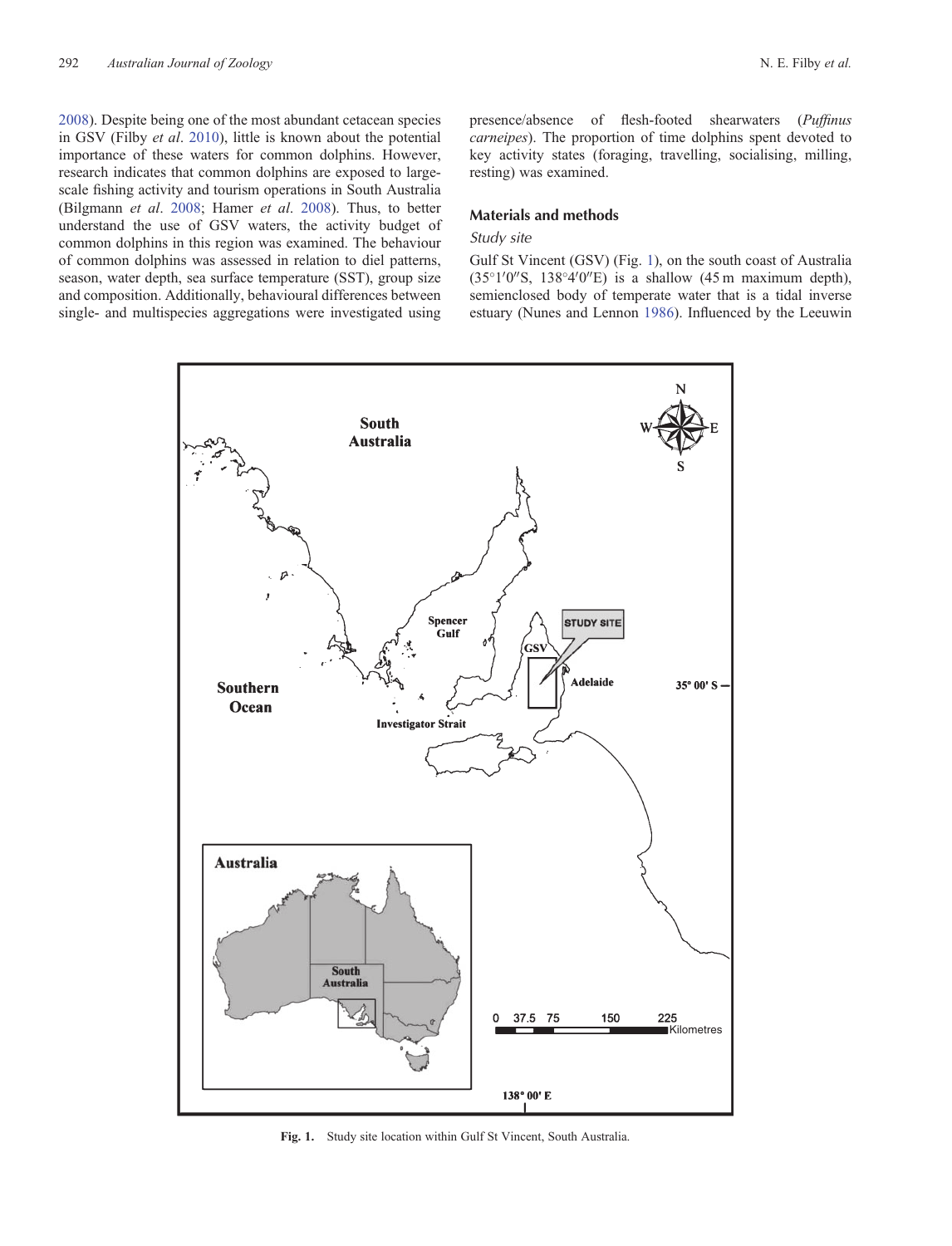Current, GSV is a productive ecosystem exhibiting high biodiversity (Pearce [1997](#page-10-0); de Silva Samarasinghe [1998](#page-9-0)). Common dolphins occur within GSV year-round (Kemper *et al*. [2008;](#page-9-0) Filby *et al*. [2010\)](#page-9-0) and are susceptible to coastal accumulative impacts (e.g. fisheries by-catch and metal contamination) (Kemper *et al*. [2005;](#page-9-0) Bilgmann *et al*. [2008;](#page-9-0) Hamer *et al.* [2008;](#page-9-0) Lavery *et al*. [2008\)](#page-9-0).

# *Data collection*

Behavioural observations of dolphins in GSV were conducted between September 2005 and May 2008 during boat surveys on-board *Silverback*, an Arvor 6.2-m diesel inboard boat, with a 90-horsepower engine. The study area encompassed  $2592 \text{ km}^2$ , which was subdivided into nine overlapping grid cells, each with a circumference of  $86 \text{ km}$  (length = 27.7 km, width = 15.3 km) (Fig. [2\)](#page-4-0). One grid cell was surveyed per day, and the grid to be surveyed was determined using a random number generator. Grid cell size was limited by distances that could be covered by the research vessel during a single survey in daylight hours. Only surveys conducted in good visibility  $(21 km)$  and in Beaufort 3 or less were used in the analysis.

Whilst surveying, observations by naked eye were conducted by a minimum of two experienced observers who visually scanned the sea surface for animals while on the survey grid cell track at a speed of 10–12 kn. Observations of seabirds were used in addition to surface activity of dolphins (i.e. breaching) to detect dolphin groups (Filby *et al*. [2010](#page-9-0)). Once dolphins were detected, the research vessel slowed to an approach speed (~2–4 kn) and start time, GPS coordinates, behavioural data, group size and composition were recorded. Environmental parameters (i.e. water depth) were also noted, as was the presence of any other species. GPS coordinates of dolphin groups were recorded using a Navman TRACKER 5500. Water depth (m) was recorded using a Navman FISH 4500 Fish Finder/Sounder. After each survey, average SST for GSV was acquired from the Bureau of Meteorology ([http://www.bom.gov.au/nmoc/](http://www.bom.gov.au/nmoc/archives/SST/) [archives/SST/\)](http://www.bom.gov.au/nmoc/archives/SST/).

When a group was first encountered, it was followed (focal follows), with behaviour assessed via instantaneous scan sampling of the group's predominant behaviour (Altmann [1974;](#page-8-0) Mann [1999](#page-9-0)). Behaviour was recorded within the first minute of encountering dolphins. All animals within the group were scanned and the predominant behaviour was determined as the behavioural state in which more than 50% of the animals were involved (Neumann [2001](#page-10-0); Stockin *et al*. [2008,](#page-10-0) [2009\)](#page-10-0). Five behavioural states were used (Table [1\)](#page-5-0), modified from the definitions used by Stockin *et al*. ([2009\)](#page-10-0). A *group* was defined as any number of animals observed within five body lengths of any other dolphin, moving in the same direction and engaged in the same activity (Shane [1990](#page-10-0); Fertl [1994\)](#page-9-0). A group could consist of one or more different age classes including: neonate, calf, juvenile and adult (Table [2\)](#page-5-0). *Multispecies aggregations* were defined as other cetacean or avian species observed <100 m from the focal group (Bearzi [2006\)](#page-8-0). The research vessel remained with the larger group when one or more individuals departed the original focal group, as larger groups were easier to follow. Focal follows ended when animals were lost, or when sea conditions or visibility deteriorated.

The research vessel remained with the focal group and was manoeuvred in a consistent manner to minimise the potential impacts associated with the boat. Photoidentification of individuals within a focal group was undertaken (Würsig and Jefferson [1990\)](#page-10-0). All behavioural data were collected by a single observer (NEF) to standardise observations between focal groups. Following completion of recording behavioural information, the survey track-line was rejoined in a convergent course to avoid the potential of resampling the same individuals. When more than one independent focal group was encountered during a survey, focal groups were considered independent only if they were separated spatially to a degree that would prevent individuals becoming resampled during a second focal follow ( $>5 \text{ km}$ ), and when subsequent photoidentification analysis revealed no matches between the respective focal group members.

#### *Data analysis*

Diurnal and seasonal patterns in activity budget and relationships with environmental variables (i.e. water depth, SST) were investigated. The relationships between behaviour and group size and composition were also examined. Finally, behavioural differences between single-species groups and multispecies aggregations were assessed, using presence/absence of fleshfooted shearwaters.

Diurnal patterns were investigated by assigning each observation to a 2-h period (i.e. 0600–0759, 0800–0959 through to 1600–1759 hours). Seasonal analyses were based on the austral seasons: spring (September–November), summer (December–February), and autumn (March–May). On the basis of natural separation of the data, group size was classified as either small  $(\leq 10$  animals) or large ( $> 11$  animals). Group composition was categorised and analysed by the youngest age class present within a group (i.e. groups containing calves and adults was classified as *calves*) as per Stockin *et al*. [\(2009](#page-10-0)). Water depth and sea surface temperature were analysed as continuous raw data.

Statistical analysis was carried out using SPSS 19. The distributions of continuous variables (water depth, SST) were tested for normality and homogeneity (Zar [1996\)](#page-10-0). Distribution of datawas non-normal sothe non-parametric Kruskal–Wallistest was applied to the dataset, Pearson Chi-square tests were used to assess categorical variables (e.g. group size and composition).  $P \leq 0.05$  was the level at which results were considered statistically significant. Activity budgets were defined only on the *initial* behaviour since (1) this reduced the likelihood of an impact from the observing boat and (2) it allowed comparisons to be made with other activity budgets of *Delphinus*.

# **Results**

# *Field effort*

Between September 2005 and May 2008, 27 boat-based surveys were conducted, with an on-effort distance travelled of 1850 km (mean = 77.5 km per survey). Behaviour was recorded for 109 independent common dolphin encounters, with 569 individuals sighted. While effort was distributed as uniformly as possible across the study site, uncontrollable circumstances (e.g. military exclusions) resulted in unequal survey effort between grid cells.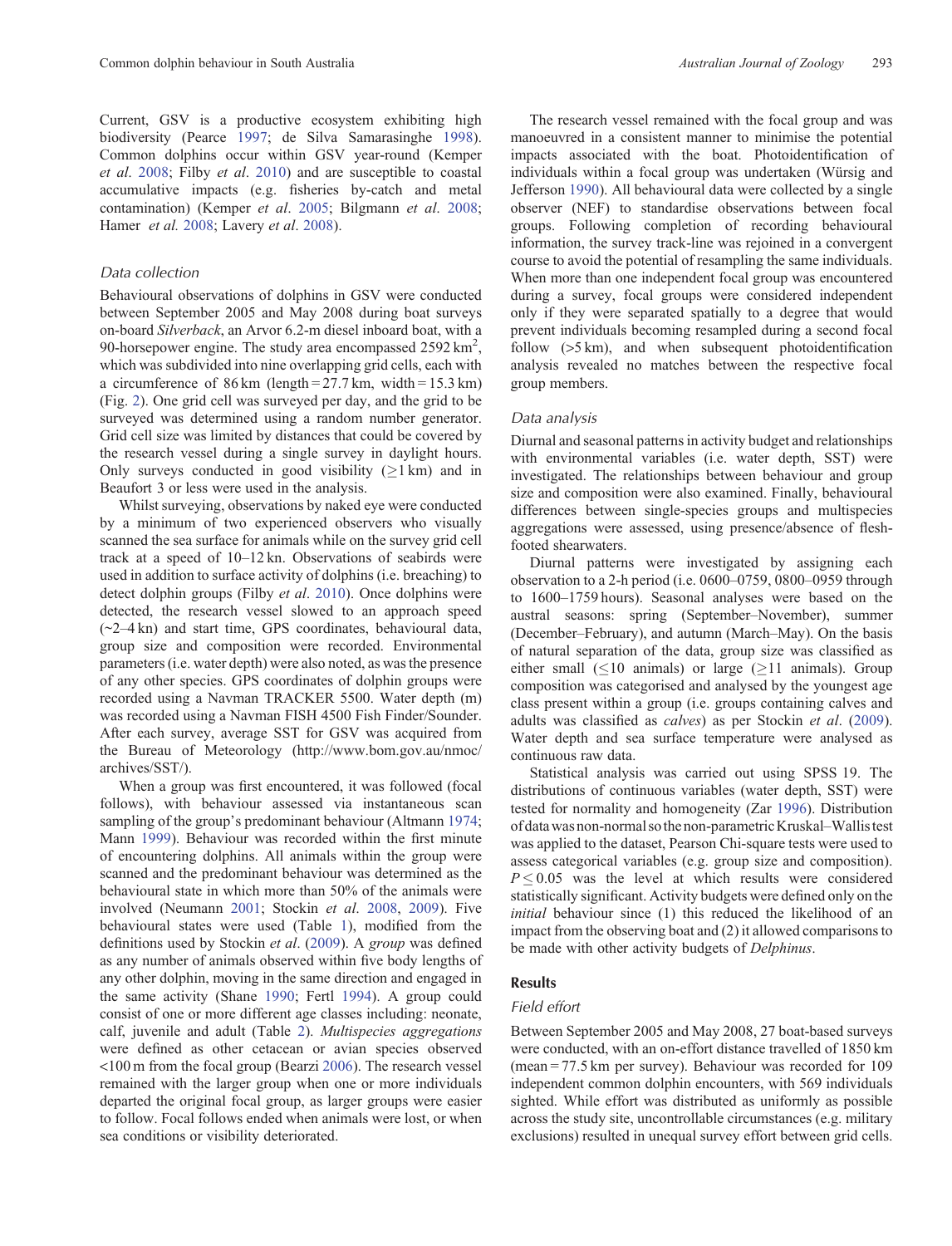<span id="page-4-0"></span>

**Fig. 2.** Grid cell locations with the study site, Gulf St Vincent, South Australia. Nine grid cells are depicted within the study site:  $1 =$  western section of GSV,  $2 =$  middle section,  $3 =$  eastern section. A = northern section of GSV,  $B = mid$ dle section,  $C =$  southern section.

Due to weather constraints, greatest effort occurred during February  $(n=6)$  and March  $(n=6)$ , with no surveys conducted in October or winter months.

# *Activity budget*

behaviour was observed for 20.2% (*n* = 22) of encounters, while resting (2.8%;  $n=3$ ) and milling (10.1%;  $n=11$ ) were the behaviours observed least (Fig. [3](#page-5-0)).

Overall, foraging (33.9%; *n* = 37) and travelling (33.0%; *n* = 36) were the most frequently recorded behavioural states. Social

# *Temporal variation*

Diurnal differences in behaviour were detected  $(\chi^2_{20} = 40.301,$  $P=0.005$ ), with foraging (59.5%;  $n=22$ ) and socialising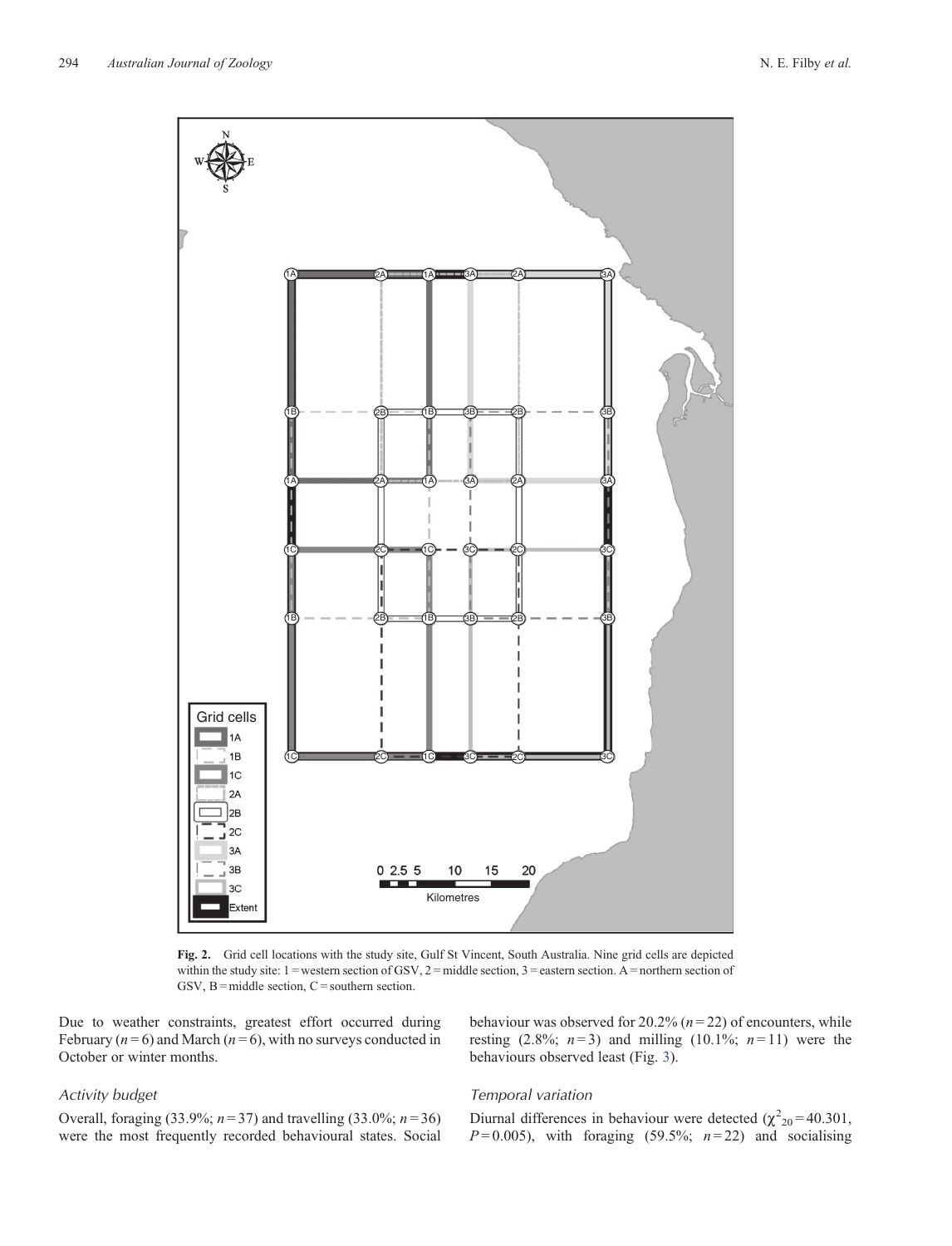| <b>State</b> | Definition                                                                                                                                                                                                                                                                                                 |
|--------------|------------------------------------------------------------------------------------------------------------------------------------------------------------------------------------------------------------------------------------------------------------------------------------------------------------|
| Travelling   | Dolphins engaged in persistent, directional movement making noticeable headway along a specific compass bearing. Group spacing<br>varied and individuals swam with short $(<20 s$ ), relatively constant dive intervals.                                                                                   |
| Foraging     | Dolphins involved in any effort to pursue, capture and/or consume prey, as defined by observations of two or more of the following:<br>fish chasing; erratic movements at the surface; multidirectional diving; coordinated deep diving; and rapid circle swimming. Prey<br>often observed at the surface. |
| Milling      | Dolphin exhibited non-directional movement. Frequent changes in bearing prevented dolphins from making headway in any specific<br>direction.                                                                                                                                                               |
| Resting      | Dolphins observed in a tight group (<1 body length between individuals), engaged in slow manoeuvres (slower than the idle speed of<br>the observing boat) with little evidence of forward propulsion. Surfacing slow and more predictable than those observed in other<br>behavioural states.              |
| Socialising  | Dolphins observed chasing, copulating and/or engaged in any other physical contact with other dolphins, such as rubbing and touching.<br>Aerial behaviours such as breaching frequently observed.                                                                                                          |

#### <span id="page-5-0"></span>**Table 1. Definitions of behavioural states recorded between 2005 and 2008 for common dolphins in Gulf St Vincent, South Australia**

**Table 2. Definitions of age categories used to assess common dolphin groups within Gulf St Vincent, South Australia (modified from Stockin** *et al***. [2008\)](#page-10-0)**

| Age class | <b>Definition</b>                                                                                                              |
|-----------|--------------------------------------------------------------------------------------------------------------------------------|
| Adult     | Apparently fully grown individuals $(>1.8 \text{ m})$ .                                                                        |
| Juvenile  | Approximately two-thirds the length of an adult and did not travel in the typical calf position alongside an adult individual. |
| Calf      | Approximately half the length of an adult and travelling in the typical calf position alongside an adult individual.           |
| Neonate   | Young calves ~80–120 cm, that showed foetal folds, presence of a floppy dorsal fin, extreme buoyancy or were always positioned |
|           | in close relation to an adult (presumed to be its mother). When surfacing lifted the whole head above water.                   |



**Fig. 3.** Activity budget for common dolphins in Gulf St Vincent, South Australia, Hauraki Gulf, New Zealand (Stockin *et al*. [2009\)](#page-10-0) and the Bay of Plenty, New Zealand (Neumann [2001\)](#page-10-0).

(31.8%;  $n = 7$ ) groups most frequently observed between 1000 and 1159 hours and travelling groups  $(38.9\%; n=14)$  most prevalent between 0800 and 0959 hours (Fig. 4*[a](#page-6-0)*). Resting groups were encountered only during 0600–0759 hours and 1200–1359 hours. Milling (45.5%; *n* = 5) was most frequent during 1200–1359 hours. No seasonal variation in behaviour was evident  $(\chi^2_8 = 10.494, P = 0.232)$ , although travelling and milling groups were typical in spring and autumn, respectively (Fig. [4](#page-6-0)*b*). Resting groups (66.7%; *n* = 2) were most prevalent in spring, while foraging  $(48.6\%; n=18)$  and socialising groups (50.0%;  $n = 11$ ) were observed more frequently during summer.

# *Water depth and SST*

Behaviour did not vary significantly with water depth (Kruskal–Wallis  $h_4 = 3.966$ ,  $P = 0.411$ ). Travelling dolphins were observed in median water depths of  $35.1 \text{ m}$  (IQR = 7.6,  $n = 36$ ) and resting animals were observed in median water depths of  $30.8 \text{ m}$  (IQR = 6.8,  $n=3$ ). Socialising and milling groups were observed in median water depths of 33.6 m  $(IOR = 7.5, n = 22, range = 21.0 - 38.8 m)$  and  $31.0 m (IOR = 7.8,$  $n=11$ , range = 21.6–38.6 m), respectively. Foraging groups were observed at a median water depth of  $31.6$  m (IQR = 8.2,  $n = 37$ ) and were found in the shallowest and deepest waters  $(range=14.0-39.6 m).$ 

Behaviour did not vary significantly with SST (Kruskal–Wallis  $h_4 = 5.900$ ,  $P = 0.207$ ), with resting groups being observed in the coolest (median= $18.0^{\circ}$ C, IQR= $1.7$ ,  $n=3$ ) and foraging groups in the warmest (median = 21.4°C, IQR = 1.7,  $n = 37$ ) waters, respectively. Milling common dolphins were observed at a median water temperature of 21.3 °C (IQR = 1.6,  $n = 11$ ). Travelling and socialising groups were observed at median temperatures of  $20.5^{\circ}$ C (IQR = 3.4,  $n = 36$ ) and 19.5°C (IQR = 2.3,  $n = 22$ ), respectively.

# *Group size and composition*

Common dolphins were observed in small groups of 2–21 animals (mean =  $5.26$ , s.d. =  $3.687$ ), with groups containing  $\leq$ 10 animals ( $n = 99$ ) accounting for 90.8% of independent encounters. Less than 15% of observed groups contained only adults, over 85% of observed groups included immature animals (juveniles, calves and neonates)  $(n=215)$ , and over 50% of groups contained calves. Groups containing neonates accounted for almost 20% of groups encountered that also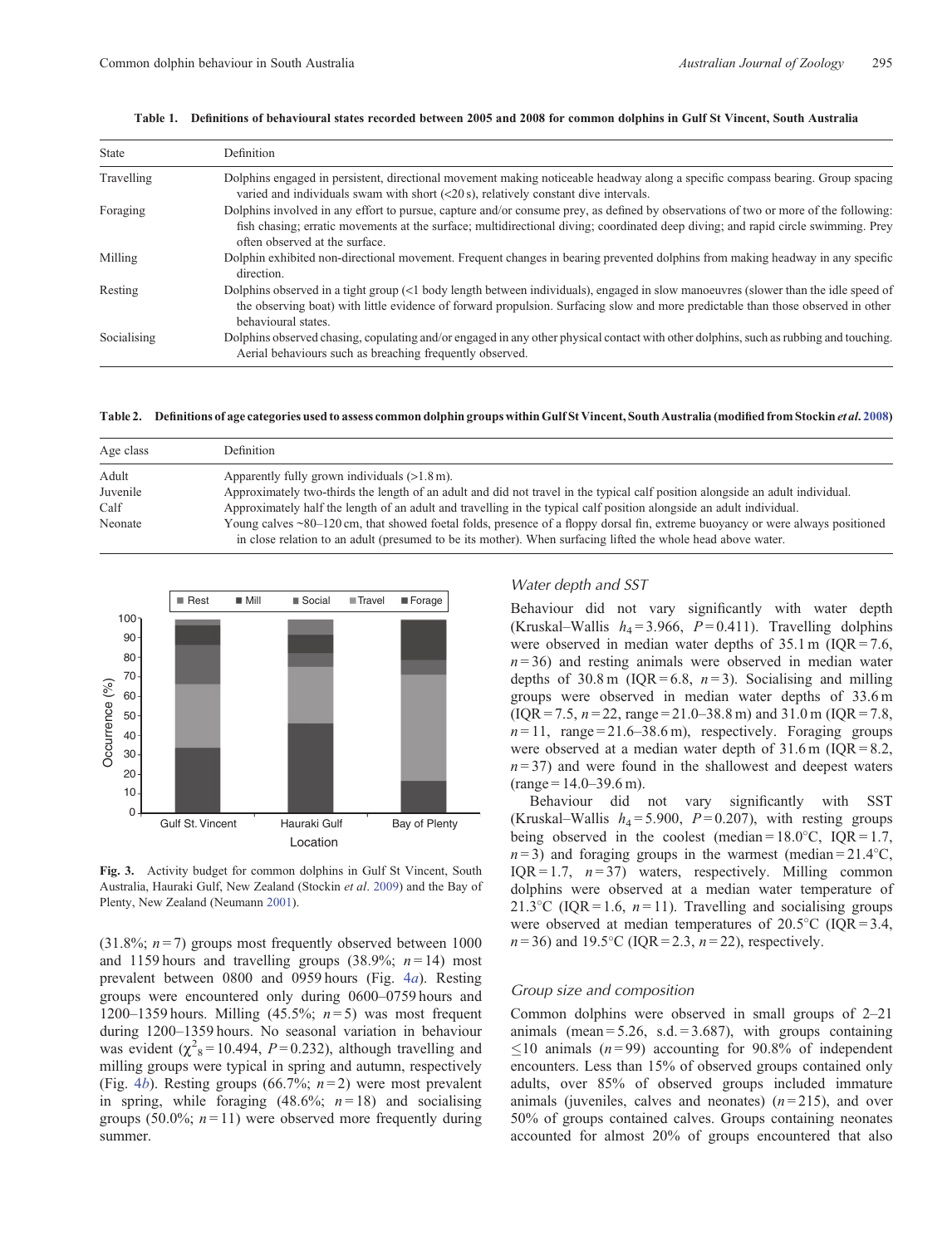<span id="page-6-0"></span>

**Fig. 4.** Temporal variation of behaviour for common dolphin groups (*n* = 109) observed between 2005 and 2008 in Gulf St Vincent, South Australia: (*a*) diurnal, (*b*) seasonal.

contained calves. Adults were the most frequently encountered age class in this population (60.3%). Groups containing neonates (mean group size = 8.6, s.d. = 6.3) or calves (mean group  $size = 6.9$ , s.d.  $= 4.3$ ) as their youngest component were larger than groups containing adults (mean group size  $= 5.3$ , s.d.  $= 3.7$ ) or juveniles (mean group size  $= 5.7$ , s.d.  $= 4$ ) as their youngest component.

Behaviour did not vary significantly with group size  $(\chi^2_{4} = 3.969, P = 0.410)$ . Foraging (*n* = 3) and socialising (*n* = 3) groups accounted for 67% of all large groups observed, while foraging  $(n=34)$  and travelling  $(n=35)$  comprised the largest proportion of small groups, accounting for 34% and 35%, respectively. Resting was only encountered in small groups (100%;  $n=3$ ), while milling and socialising were frequently recorded in small groups (81.8%;  $n=9$  and 86.4%;  $n=19$ , respectively).

Behaviour did not vary significantly with group composition  $(\chi^2_{12} = 17.499, P = 0.132)$ , although groups comprising neonates or calves as the youngest component engaged in foraging more often than any other behavioural activity, 62.5% and 47.1% respectively. Groups comprising adults only engaged in travelling most frequently, accounting for 57.9% of observed groups. Overall, milling behaviour was mostly observed in groups that comprised calves (45.5%;  $n = 5$ ) or juveniles (45.5%;  $n = 5$ ). Groups containing juveniles as their youngest component accounted for 66.7% of all resting groups observed  $(n=2)$ . Social (54.5%, *n* = 12) behaviours were observed most in groups that contained juveniles as the youngest component, and least for groups comprising adults only  $(9.1\%; n=2)$ .

#### *Multispecies aggregations*

Common dolphins were observed in aggregations with the following species: bottlenose dolphin (*Tursiops* spp.), fleshfooted shearwater (*Puffinus carneipes*), Australasian gannet (*Morus serrator*), crested tern (*Sterna bergii*), black-faced cormorant (*Leucocarbo fuscescens*) and blue penguin (*Eudyptula minor novaehollandiae*). Due to the limited sample size of most aggregations, only the presence/absence of flesh-footed shearwaters is discussed.

Common dolphin–only groups were observed during 58.7% of encounters  $(n=64)$ . Behaviour varied significantly between single-species groups and multispecies aggregations  $(\chi^2_{4} = 35.004, P < 0.001)$ , with 78.4% of all foraging behaviour observed for common dolphins  $(n=37)$  occurring in the presence of other species. Travelling  $(n=30)$  and socialising  $(n=18)$  were more prominant in single-species groups than multispecies aggregations, with single-species groups accounting for 83.3% and 81.8% of all travelling and socialising groups, respectively. The majority of resting common dolphin groups  $(66.7\%, n=2)$ were observed in the absence of other species. Milling was observed almost equally between single-species groups (54.5%,  $n=6$ ) and multispecies aggregations (45.5%,  $n=5$ ).

Flesh-footed shearwaters were observed in aggregations with common dolphins during 29.4% of dolphin encounters  $(n=32)$ . Behaviour of common dolphins varied significantly when shearwaters were present  $(\chi^2_{4} = 29.802, P < 0.001)$ , with 62.2% of foraging common dolphin groups  $(n=23)$  occurring in the presence of shearwaters. Shearwaters were observed following dolphins, flying to locations where dolphins surfaced. Once dolphins began actively feeding, shearwaters would typically commence diving, frequently surfacing with prey visible in their beaks.

# **Discussion**

Effective conservation of a population requires understanding spatial and temporal fluctuations in behaviour, as this provides insight into how a population uses its environment. In GSV there was a significant relationship between the behaviour of common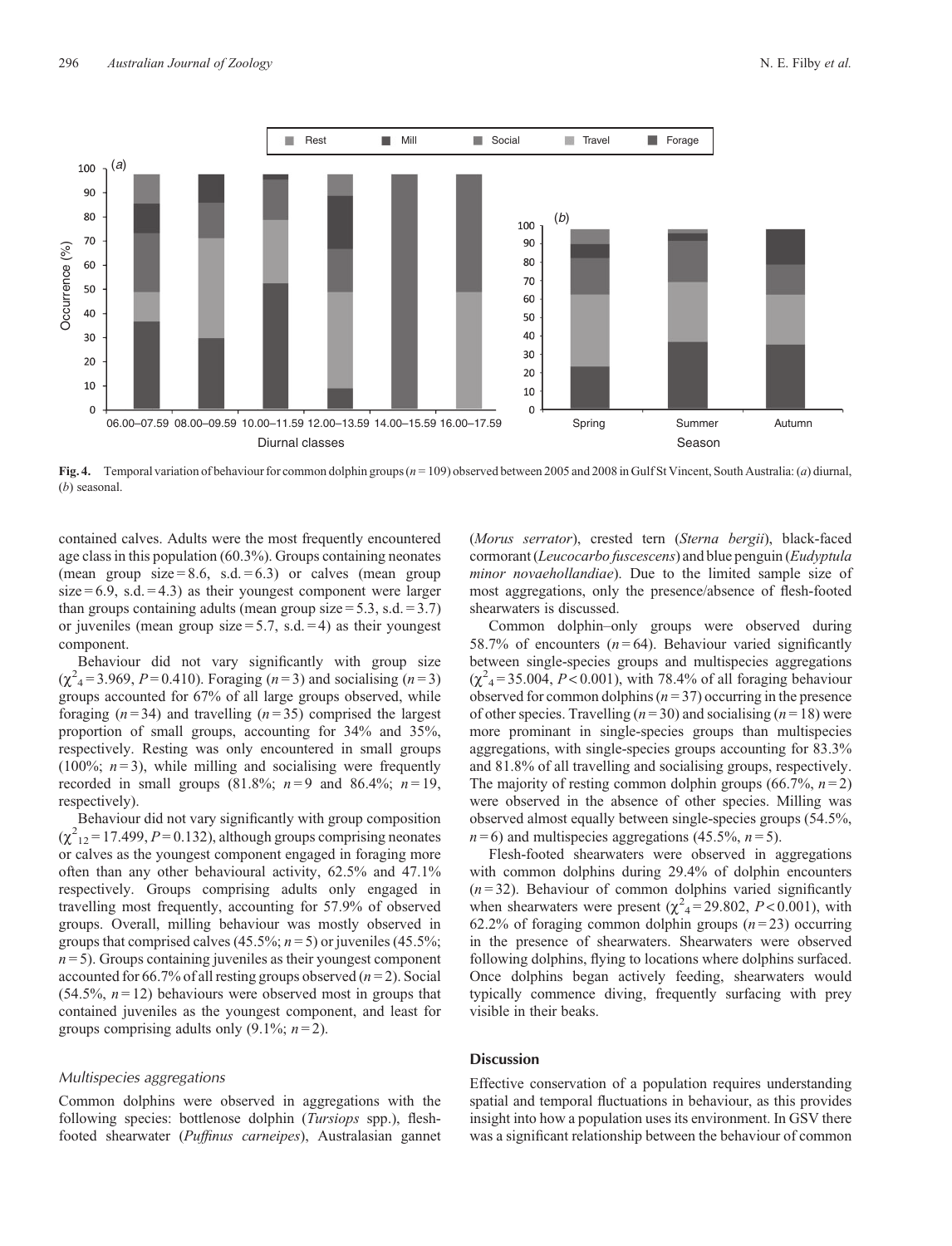dolphins and diurnal cycles, and between behaviour and the presence of associated species. However, season, water depth, SST and group size and composition had no apparent relationship with behaviour of common dolphins. This study provides first insights into the behaviour of common dolphins in the coastal waters of GSV. However, as this is the first study to examine the activity budget of common dolphins in Australian waters, there is no opportunity to examine similarities and differences between GSV and other Australian regions.

Food availability is regarded as the most important factor in determining an animals' activity budget (e.g. Powers and McKee [1994;](#page-8-0) Bertolino *et al*. [2004;](#page-8-0) Hanya [2004](#page-9-0)). Behavioural data presented here reveal foraging and travelling to be the most prevalent behavioural states, accounting for 33.9% and 33% of the activity budget for GSV common dolphins, respectively. This is almost double the amount of foraging reported by Neumann ([2001\)](#page-10-0) (17%) for common dolphins of the Bay of Plenty (BOP). The comparatively lower proportion of foraging and higher proportion of time devoted to travelling (55.6%) in the BOP compared with GSV likely reflects differences between the two environments, e.g. open seas of the BOP versus relatively enclosed waters of GSV. Cribb *et al*. [\(2008](#page-9-0)) suggested that prey distribution is the key factor that determines cetacean distribution in GSV, not the physical and chemical properties of the environment, and thus it is likely that differences in common dolphin foraging and travelling times between the BOP and GSV reflects differences in prey type, distribution and abundance. GSV is an area of high marine biodiversity and the availability of key prey species within GSV waters (e.g. Kemper *et al*. [2005\)](#page-9-0) potentially explains why dolphins spend more time foraging with reduced travelling within GSV. Bearzi ([2003\)](#page-8-0) reported that dolphins (*Delphinus* spp.) of Santa Monica Bay, California, spend ~30% of their time foraging and diving, a proportion considered high and a likely consequence of available primary productivity (Bearzi [2005](#page-8-0)). Thus, it would appear reasonable to suggest that the productive waters of GSV offer similar foraging opportunities to Australian common dolphins.

Diurnal peaks in foraging activity have been frequently reported for other cetacean species (e.g. Azevedo *et al*. [2007;](#page-8-0) Miller *et al*. [2010](#page-10-0)). Within GSV, common dolphins had a high frequency of morning feeding activity although, as Neumann [\(2001](#page-10-0)) hypothesised, a second offshore nocturnal peak was possibly undetected. This suggestion is supported by Meynier *et al*. ([2008\)](#page-9-0), who found both inshore and offshore prey species within the stomach contents of common dolphins examined post-mortem from the Hauraki Gulf. Furthermore, in many populations worldwide, common dolphins have been shown to feed on species found in the deep-scattering layer (e.g. Young and Cockcroft [1994;](#page-10-0) Scott and Cattanach [1998\)](#page-10-0). Investigations into the diet of Australian common dolphins concur, indicating that common dolphins in South Australian waters exhibit a high degree of foraging plasticity (Kemper and Gibbs [2001\)](#page-9-0).

Seasonal variation in foraging activity was not evident in GSV; however, foraging behaviour was observed most frequently in groups that contained calves or neonates, supporting the suggestion that groups containing mothers have high energetic requirements (Kastelein *et al*. [2002](#page-9-0)). While uneven distribution

of survey effort across seasons and limited behavioural sample sizes inhibit any meaningful conclusions from being drawn, a former study that assessed the proportion of immature dolphins (juveniles, calves and/or neonates) within GSV indicates that this area is likely important for nursing common dolphins (Filby *et al*. [2010](#page-9-0)).

In GSV, resting accounted for just 2.8% of the activity budget, which is comparable to the 0.4% reported by Neumann ([2001](#page-10-0)) for New Zealand common dolphins. However, this result is possibly an under-representation given the inconspicuous surface activity of resting common dolphins. The approach of the research vessel may initiate a change from resting to other behaviours, thus producing a bias. For example, common dolphins are known to be attracted to vessels to bow ride and therefore may change their behaviour from resting to travelling (Filby *et al*. [2010](#page-9-0)). This bias was minimised in the current study since behaviour was assessed on initial sighting of the group, i.e. before any apparent reaction to the vessel. Resting was observed predominantly in the early hours of the morning, indicating that common dolphins may use this time to recover from nocturnal foraging bouts, as has been suggested for numerous delphinid species (e.g. Evans [1971;](#page-9-0) Mate *et al*. [1995;](#page-9-0) Elwen *et al*. [2009](#page-9-0)). Resting behaviour was observed only in groups that contained juveniles or adults, but the small sample size constrains interpretation of the findings. Due to heavy commercial and recreational traffic (Lavery *et al*. [2008\)](#page-9-0), GSV is not well suited for resting dolphins.

Approximately 10% of the activity budget for GSV common dolphins was attributed to milling behaviour, comparable to the 9.5% reported for common dolphins from the Hauraki Gulf (Stockin *et al*. [2009](#page-10-0)), but considerably less than the 20.5% reported for BOP by Neumann ([2001\)](#page-10-0), who suggested that milling may often act as a transitory state before the onset of foraging. Given that more foraging was observed within GSV compared with the BOP, it would appear that this suggestion is plausible.

Social behaviour accounted for 20.2% of the activity budget for common dolphins in GSV. This is slightly higher than that previously reported for this species (Neumann [2001](#page-10-0); Stockin *et al*. [2009\)](#page-10-0). Social behavioural events observed during the present study included: rubbing of the pectoral flippers and belly-to-belly contact (with and without copulation). In GSV, socialising occurred in smaller group sizes, more frequently during summer and in groups comprising juveniles as the youngest group component.

Foraging common dolphin groups were observed 78% of the time in the presence of other species, namely shearwaters. A bias in both the amount of foraging behaviour and multispecies aggregations recorded was anticipated since birds were commonly used as sighting cues for the observers to detect dolphin groups. However, Stockin *et al*. [\(2009](#page-10-0)) reported no significant differences in the prevalence of conspicuous surface behaviours (e.g. feeding) for New Zealand common dolphins when comparing *initial* versus *lagged* behavioural states. Thus it is plausible that the prevalence of foraging behaviour in GSV is not a bias, but rather a representation of the feeding importance of GSV to the population.

Multispecies aggregations have frequently been reported for mammals, and serve various functions including: increased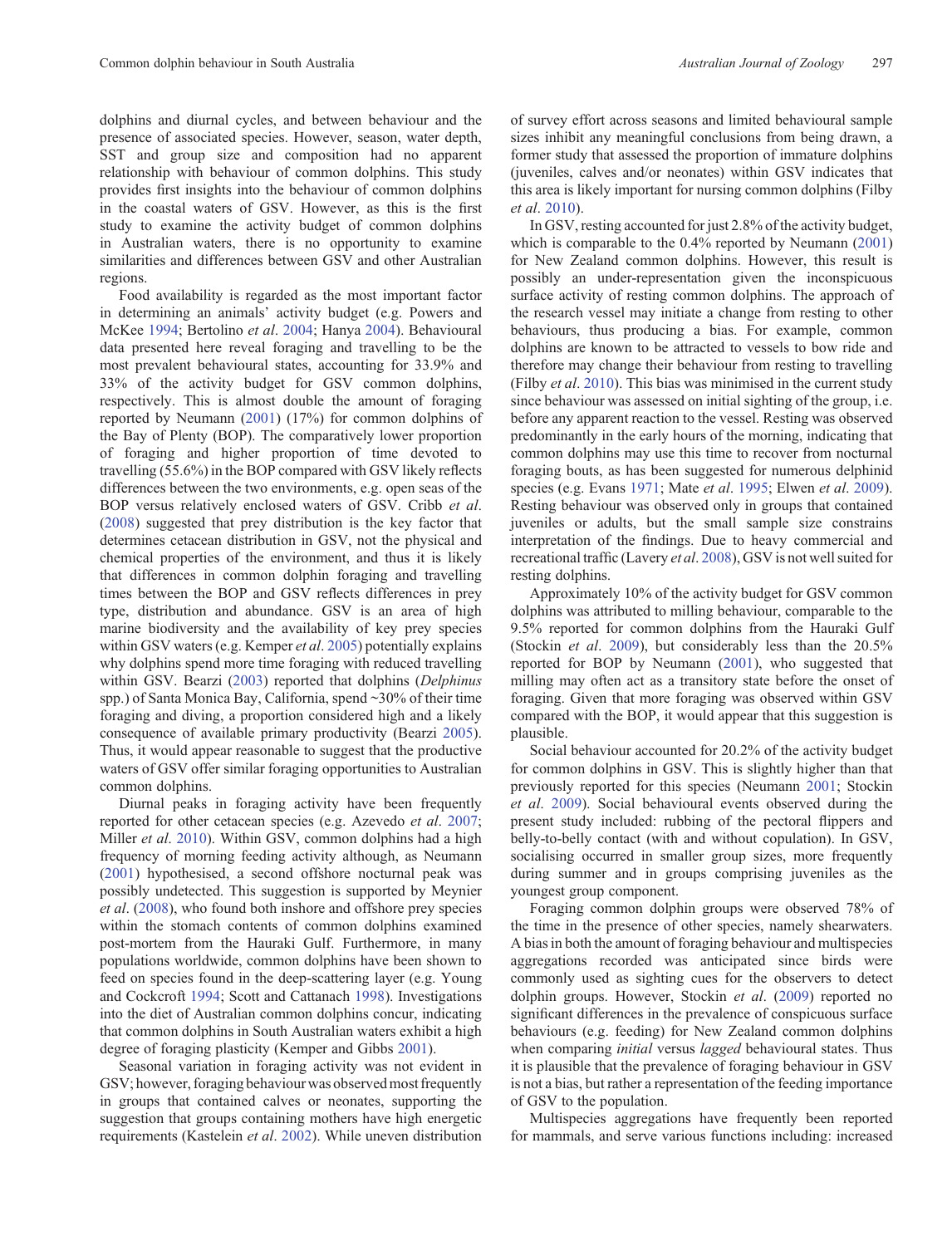<span id="page-8-0"></span>predator protection; foraging opportunities and/or to provide a social advantage (see Stensland *et al*. [2003](#page-10-0) for a review). Delphinids are frequently observed in multispecies aggregations containing other cetaceans (Frantzis and Herzing [2002](#page-9-0); Querouil *et al*. [2008](#page-10-0)) and have also been reported in aggregations containing large tuna (*Thunnus* spp.) (e.g. Buckland *et al*. [1992](#page-9-0); Das *et al*. [2003](#page-9-0); Rogan and Mackey [2007\)](#page-10-0) and various avian species (e.g. Evans [1982](#page-9-0); Martin [1986;](#page-9-0) Clua and Grosvalet [2001](#page-9-0); Svane [2005](#page-10-0); Finn and Calver [2008](#page-9-0)). Results presented herein suggest that the main determinant of mixed-species aggregations for common dolphins in GSV is probably food related, as dolphins engaged in mixed-species aggregations were primarily engaged in foraging activities. Resting, milling and social behaviours were rarely observed for GSV common dolphins in the presence of any other species, further supporting feeding as being the primary mechanism for these multispecies aggregations.

Vaughn *et al*. ([2008\)](#page-10-0) found that dusky dolphins (*Lagenorhynchus obscurus*) in New Zealand waters increased prey accessibility for bird species by decreasing depth and mobility of prey, and making it easier for the seabirds to locate prey. The high frequency with which shearwaters feed with common dolphins in GSV suggests that a similar pattern may be occurring. The results of this study indicate that feeding aggregations are a consistent feature of the foraging ecology of common dolphins and shearwaters in GSV.

The activity budget obtained herein offers first insights into the behaviour of Australian common dolphins, indicating that GSV is likely an important foraging ground for common dolphins. As this population is vulnerable to adverse impacts from the large-scale fishing operations in this region (Hamer *et al*. [2008](#page-9-0)), future research is required to monitor dietary requirements and interactions with fisheries to assess whether fishing management measures need to be implemented within South Australian waters. Outcomes from this research could be used to implement 'no go zones' for commercial fishing fleets where common dolphins frequently forage if needed, to prevent a decline in the population, as occurred to the common dolphin population in the Mediterranean Sea (Bearzi *et al*. 2008).

Given the recent introduction of dolphin tourism in GSV and the apparent susceptibility of foraging common dolphins to tour boat interactions in New Zealand (reduced foraging bouts when tour vessels are present) (Stockin *et al*. [2008](#page-10-0)), it is important to understand the importance of GSV waters for foraging common dolphins. This is of notable importance given that, worldwide, a variety of short-term changes in behaviour in response to tourism activity has been detected for numerous cetacean species (Lemon *et al*. [2006](#page-9-0); Stamation *et al*. [2007](#page-10-0); Williams and Ashe [2007](#page-10-0); Carrera *et al*. [2008](#page-9-0); Dans *et al*. [2008](#page-9-0); Duprey *et al*. [2008](#page-9-0); Stockin *et al*. [2008](#page-10-0); Arcangeli *et al*. 2009; Lusseau *et al*. [2009\)](#page-9-0). Long-term studies indicate that these short-term behavioural changes can lead to detrimental long-term consequences (e.g. decreased foraging opportunities or increased energy expenditures (Stockin *et al*. [2008](#page-10-0)), decreased reproductive success (Bejder 2005) and increases in mortality rates (Dans *et al*. [2008;](#page-9-0) Courbis and Timmel [2009\)](#page-9-0)) for individuals and their populations (Lusseau and Bejder [2007](#page-9-0)).

This study provides first insights into the behaviour of common dolphins in Australian waters, but further research into the behaviour of common dolphins within GSV and South Australian waters is recommended. More extensive behavioural sampling is required to determine whether any short-term behavioural changes are occurring as a result of human-induced impacts (e.g. dolphin tourism or fishing industries), so that appropriate management actions can be initiated (e.g. restriction on the timing of dolphin tour interactions to times when they are less likely to be foraging and/or implementation of 'no go zones' for commercial fishing industries). It is recommended that future research examines the interactions between dolphins and the tourism industry, via before-, during-, and after-tourism interactions behavioural studies. Wise management of GSV's marine resources will help prevent short-term changes leading to potential population effects for common dolphins in this region.

# **Acknowledgements**

The authors thank all volunteers who assisted with fieldwork, Ken Sanderson for his supervision and Dane Balodis for assistance with Fig. 1 and Fig. 2. We also thank the anonymous reviewers for feedback that improved the original manuscript. Research was funded by the Whale and Dolphin Conservation Society (WDCS) and the School of Biological Sciences at Flinders University, South Australia. NEF is an Australian Postgraduate Award recipient.

#### **References**

- Altmann, J. (1974). Observational study of behaviour: sampling methods. *Behaviour* **49**, 227–266. doi[:10.1163/156853974X00534](dx.doi.org/10.1163/156853974X00534)
- Arcangeli, A., Crosti, R., del Leviatano, A., and Rome, I. (2009). The shortterm impact of dolphin-watching on the behaviour of bottlenose dolphins (*Tursiops truncatus*) in Western Australia. *Journal of Marine Animals and their Ecology* **2**, 3–9.
- Azevedo, A. F., Oliveira, A. M., Viana, S. C., and Van Sluys, M. (2007). Habitat use by marine tucuxis (*Sotalia guianensis*) (Cetacea: Delphinidae) in Guanabara Bay, south-eastern Brazil. *Journal of the Marine Biological Association of the United Kingdom* **87**, 201–205. doi:[10.1017/](dx.doi.org/10.1017/S0025315407054422) [S0025315407054422](dx.doi.org/10.1017/S0025315407054422)
- Bearzi, M. (2003). Behavioural ecology of the marine mammals of Santa Monica Bay, California. Ph.D. Thesis, University of California, Los Angeles, USA.
- Bearzi, M. (2005). Habitat partitioning by three species of dolphins in Santa Monica Bay, California. *Southern California Academy of Sciences Bulletin* **104**, 113–124. doi[:10.3160/0038-3872\(2005\)104\[113:HPBTS](dx.doi.org/10.3160/0038-3872(2005)104[113:HPBTSO]2.0.CO;2) [O\]2.0.CO;2](dx.doi.org/10.3160/0038-3872(2005)104[113:HPBTSO]2.0.CO;2)
- Bearzi, M. (2006). California sea lions use dolphins to locate food. *Journal of Mammalogy* **87**, 606–617. doi:[10.1644/04-MAMM-A-115R4.1](dx.doi.org/10.1644/04-MAMM-A-115R4.1)
- Bearzi, G., Agazzi, S., Gonzalvo Villegas, J., Costa, M., Bonizzoni, S., Politi, E., Piroddi, C., and Reeves, R. R. (2008). Overfishing and the disappearance of short-beaked common dolphins from western Greece. *Endangered Species Research* **5**, 1–12. doi:[10.3354/esr00103](dx.doi.org/10.3354/esr00103)
- Bejder, L. (2005). Linking short and long-term effects of naturebased tourism on cetaceans. Ph.D. Thesis, Dalhousie University, Halifax.
- Bertolino, S., Mazzoglio, P. J., Vaiana, M., and Currado, I. (2004). Activity budget and foraging behaviour of introduced *Callosciuris finlaysonii* (Rodentia, Sciuridae) in Italy. *Journal of Mammalogy* **85**, 254–259. doi[:10.1644/BPR-009](dx.doi.org/10.1644/BPR-009)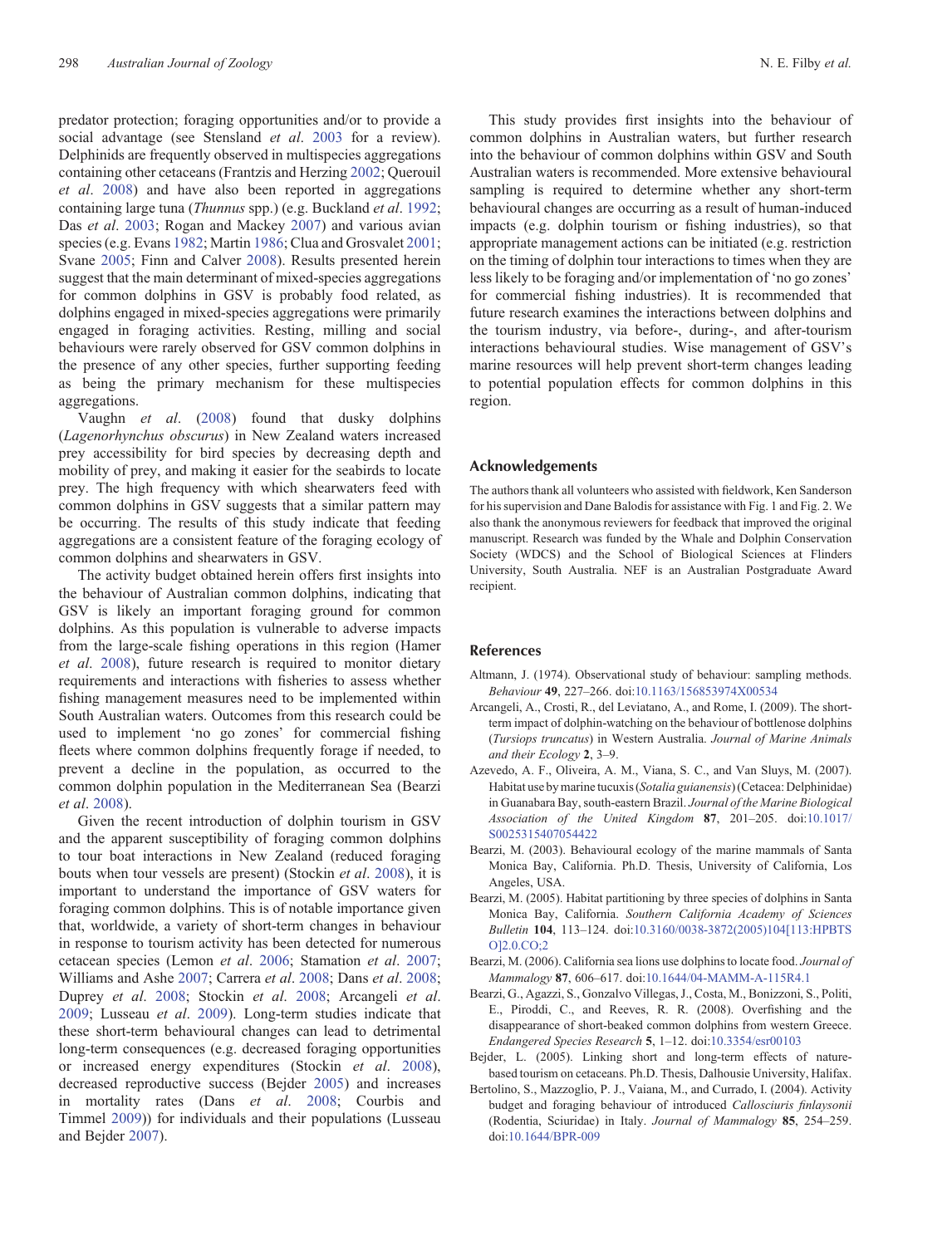- <span id="page-9-0"></span>Bilgmann, K., Moller, L. M., Harcourt, R. G., Gales, R., and Beheregaray, L. B. (2008). Common dolphins subject to fisheries impacts in Southern Australia are genetically differentiated: implications for conservation. *Animal Conservation* **11**, 518–528. doi[:10.1111/j.1469-1795.2008.](dx.doi.org/10.1111/j.1469-1795.2008.00213.x) 00213 x
- Buckland, S. T., Cattanach, K. L., and Anganuzzi, A. A. (1992). Estimating trends in abundance of dolphins associated with tuna in the eastern tropical Pacific Ocean, using sightings data collected on commercial tuna vessels. *Fishery Bulletin* **90**, 1–12.
- Cañadas, A., and Hammond, P. (2008). Abundance and habitat preferences of the short-beaked common dolphin, *Delphinus delphis*, in the southwestern Mediterranean: implications for conservation. *Endangered Species Research* **4**, 309–331. doi[:10.3354/esr00073](dx.doi.org/10.3354/esr00073)
- Carrera, M., Favaro, E., and Souto, A. (2008). The response of marine tucuxis (*Sotalia fluviatilis*) towards tourist boats involves avoidance behaviour and a reduction in foraging. *Animal Welfare (South Mimms, England)* **17**, 117–123.
- Clua, E., and Grosvalet, F. (2001). Mixed-species feeding aggregation of dolphins, large tunas and seabirds in the Azores.*Aquatic Living Resources* **14**, 11–18. doi:[10.1016/S0990-7440\(00\)01097-4](dx.doi.org/10.1016/S0990-7440(00)01097-4)
- Courbis, S., and Timmel, G. (2009). Effects of vessels and swimmers on behaviour of Hawaiian spinner dolphins (*Stenella longirostris*) in Kealake'akua, Honaunau, and Kauhako bays, Hawai'i. *Marine Mammal Science* **25**, 430–440. doi[:10.1111/j.1748-7692.2008.](dx.doi.org/10.1111/j.1748-7692.2008.00254.x) [00254.x](dx.doi.org/10.1111/j.1748-7692.2008.00254.x)
- Cribb, N., Miller, C., and Seuront, L. (2008). Assessment of bottlenose dolphin (*Tursiops aduncus*) habitat characteristics in the estuarine waters of the Adelaide Dolphin Sanctuary, South Australia. *Journal of Marine Animals and Their Ecology* **1**, 6–8.
- Dans, S., Crespo, E., Pedraza, S., Degrati, M., and Garaffo, G. (2008). Dusky dolphin and tourist interaction: effect on diurnal feeding behaviour. *Marine Ecology Progress Series* **369**, 287–296. doi[:10.3354/](dx.doi.org/10.3354/meps07629) [meps07629](dx.doi.org/10.3354/meps07629)
- Das, K., Beans, C., Holsbeek, L., Mauger, G., Berrow, S. D., Rogan, E., and Bouquegeau, J. M. (2003). Marine mammals from northeast Atlantic: relationship between their trophic status as determined by  $\delta^{13}C$  and  $\delta^{15}N$ measurements and their trace metal concentrations. *Marine Environmental Research* **56**, 349–365. doi:[10.1016/S0141-1136\(02\)](dx.doi.org/10.1016/S0141-1136(02)00308-2) [00308-2](dx.doi.org/10.1016/S0141-1136(02)00308-2)
- de Silva Samarasinghe, J. R. (1998). Revisiting Upper Gulf St Vincent in South Australia: the salt balance and its implications. *Estuarine, Coastal and Shelf Science* **46**, 51–63. doi[:10.1006/ecss.1997.0249](dx.doi.org/10.1006/ecss.1997.0249)
- Duprey, N., Weir, J., and Würsig, B. (2008). Effectiveness of a voluntary code of conduct in reducing vessel traffic around dolphins. *Ocean and Coastal Management* **51**, 632–637. doi[:10.1016/j.ocecoaman.2008.](dx.doi.org/10.1016/j.ocecoaman.2008.06.013) [06.013](dx.doi.org/10.1016/j.ocecoaman.2008.06.013)
- Elwen, S., Best, P., Reeb, D., and Thornton, M. (2009). Diurnal movements and behaviour of Heaviside's dolphins,*Cephalorhynchus heavisidii*, with some comparative data for dusky dolphins, *Lagenothynchus obscutus*. *South African Journal of Wildlife Research* **39**, 143–154. doi[:10.3957/](dx.doi.org/10.3957/056.039.0204) [056.039.0204](dx.doi.org/10.3957/056.039.0204)
- Evans, W. E. (1971). Orientation behaviour of delphnids: radio telemetric studies. *Annals of the New York Academy of Sciences* **188**, 142–160. doi:[10.1111/j.1749-6632.1971.tb13094.x](dx.doi.org/10.1111/j.1749-6632.1971.tb13094.x)
- Evans, P. G. H. (1982). Associations between seabirds and cetaceans: a review. *Mammal Review* **12**, 187–206. doi[:10.1111/j.1365-2907.1982.](dx.doi.org/10.1111/j.1365-2907.1982.tb00015.x) [tb00015.x](dx.doi.org/10.1111/j.1365-2907.1982.tb00015.x)
- Fertl, D. (1994). Occurrence patterns and behaviour of bottlenose dolphins (*Tursiops truncatus*) in the Galveston ship channel, Texas. *The Texas Journal of Science* **46**, 299–317.
- Filby, N., Bossley, E. M., Sanderson, K., Martinez, E., and Stockin, K. A. (2010). Distribution and population demographics of common dolphins (*Delphinus delphis*) in Gulf St. Vincent, South Australia. *Aquatic Mammals* **36**, 33–45. doi[:10.1578/AM.36.1.2010.33](dx.doi.org/10.1578/AM.36.1.2010.33)
- Finn, H. C., and Calver, M. C. (2008). Feeding aggregations of bottlenose dolphins and seabirds in Cockburn Sound, Western Australia. *The Western Australian Naturalist* **26**, 157–172.
- Frantzis, A., and Herzing, D. L. (2002). Mixed-species associations of striped dolphins (*Stenella coeruleoaba*), short-beaked common dolphins (*Delphinus delphis*), and Risso's dolphins (*Grampus griseus*) in the Gulf of Corinth (Greece, Mediterranean Sea). *Aquatic Mammals* **28**, 188–197.
- Hamer, D., Ward, T., and McGarvey, R. (2008). Measurement, management and mitigation of operational interactions between the South Australian sardine fishery and short-beaked common dolphins (*Delphinus delphis*). *Biological Conservation* **141**, 2865–2878. doi[:10.1016/j.biocon.2008.](dx.doi.org/10.1016/j.biocon.2008.08.024) [08.024](dx.doi.org/10.1016/j.biocon.2008.08.024)
- Hanya, G. (2004). Seasonal variations in the activity budget of Japanese macaques in the coniferous forest of Yakushima: effects of food and temperature. *American Journal of Primatology* **63**, 165–177. doi:[10.1002/ajp.20049](dx.doi.org/10.1002/ajp.20049)
- Kastelein, R. A., Vaughan, N., Walton, S., and Wiepkema, P. R. (2002). Food intake and body measurements of Atlantic bottlenose dolphins (*Tursiops truncatus*) in captivity. *Marine Environmental Research* **53**, 199–218. doi:[10.1016/S0141-1136\(01\)00123-4](dx.doi.org/10.1016/S0141-1136(01)00123-4)
- Kemper, C., and Gibbs, S. (2001). Dolphin interactions with tuna feedlots at Port Lincoln, South Australia and recommendations for minimising entanglements. *The Journal of Cetacean Research and Management* **3**, 283–292.
- Kemper, C., Flaherty, A., Gibbs, S., Hill, M., Long, M., and Byard, R. (2005). Cetacean captures, standings, and mortalities in South Australia 1881–2000, with special reference to human interactions. *Australian Mammalogy* **27**, 37–47.
- Kemper, C., Bossley, M., and Shaughnessy, P. (2008). Marine mammals of Gulf St. Vincent, Investigator Strait and Backstairs Passage. In 'Natural History of Gulf St. Vincent and Investigator Strait'. (Eds S. Bryars, S. A. Sheperd, P. Harbison, and I. Kirkegaard.) Chapter 25. (Royal Society of South Australia: Adelaide.)
- Lavery, T., Butterfield, N., Kemper, C., Reid, R., and Sanderson, K. (2008). Metals and selenium in the liver and bone of three dolphin species from South Australia, 1988–2004. *The Science of the Total Environment* **390**, 77–85. doi:[10.1016/j.scitotenv.2007.09.016](dx.doi.org/10.1016/j.scitotenv.2007.09.016)
- Lemon, M., Lynch, T., Cato, D., and Harcourt, R. (2006). Response of travelling bottlenose dolphins (*Tursiops aduncus*) to experimental approaches by a powerboat in Jervis Bay, New South Wales, Australia. *Biological Conservation* **127**, 363–372. doi[:10.1016/j.biocon.2005.](dx.doi.org/10.1016/j.biocon.2005.08.016) [08.016](dx.doi.org/10.1016/j.biocon.2005.08.016)
- Lusseau, D., and Bejder, L. (2007). The long-term consequences of shortterm responses to disturbance: experiences from whale-watching impact assessment. *International Journal of Comparative Psychology* **20**, 228–236.
- Lusseau, D., Bain, D., Williams, R., and Smith, J. (2009). Vessel traffic disrupts the foraging behaviour of southern resident killer whales *Orcinus orca*. *Endangered Species Research* **6**, 211–221. doi:[10.3354/esr00154](dx.doi.org/10.3354/esr00154)
- Mann, J. (1999). Behavioural sampling methods for cetaceans: a review and critique. *Marine Mammal Science* **15**, 102–122. doi:[10.1111/j.1748-](dx.doi.org/10.1111/j.1748-7692.1999.tb00784.x) [7692.1999.tb00784.x](dx.doi.org/10.1111/j.1748-7692.1999.tb00784.x)
- Martin, A. R. (1986). Feeding association between dolphins and shearwaters around the Azores Islands. *Canadian Journal of Zoology* **64**, 1372–1374. doi:[10.1139/z86-205](dx.doi.org/10.1139/z86-205)
- Mate, B., Rossbach, K., Nieukirk, S., Wells, R., Irvine, A., Scott, M., and Read, A. (1995). Satellite-monitored movements and dive behaviour of a bottlenose dolphin (*Tursiops truncatus*) in Tampa Bay, Florida. *Marine Mammal Science* **11**, 452–463. doi[:10.1111/j.1748-7692.1995.tb00669.x](dx.doi.org/10.1111/j.1748-7692.1995.tb00669.x)
- Meynier, L., Pusineri, C., Spitz, J., Santos, M. B., Pierce, G. J., and Ridoux, V. (2008). Intra-specific dietary variation in the short-beaked common dolphin *Delphinus delphis* in the Bay of Biscay: importance of fat fish. *Marine Ecology Progress Series* **354**, 277–287. doi[:10.3354/meps07246](dx.doi.org/10.3354/meps07246)